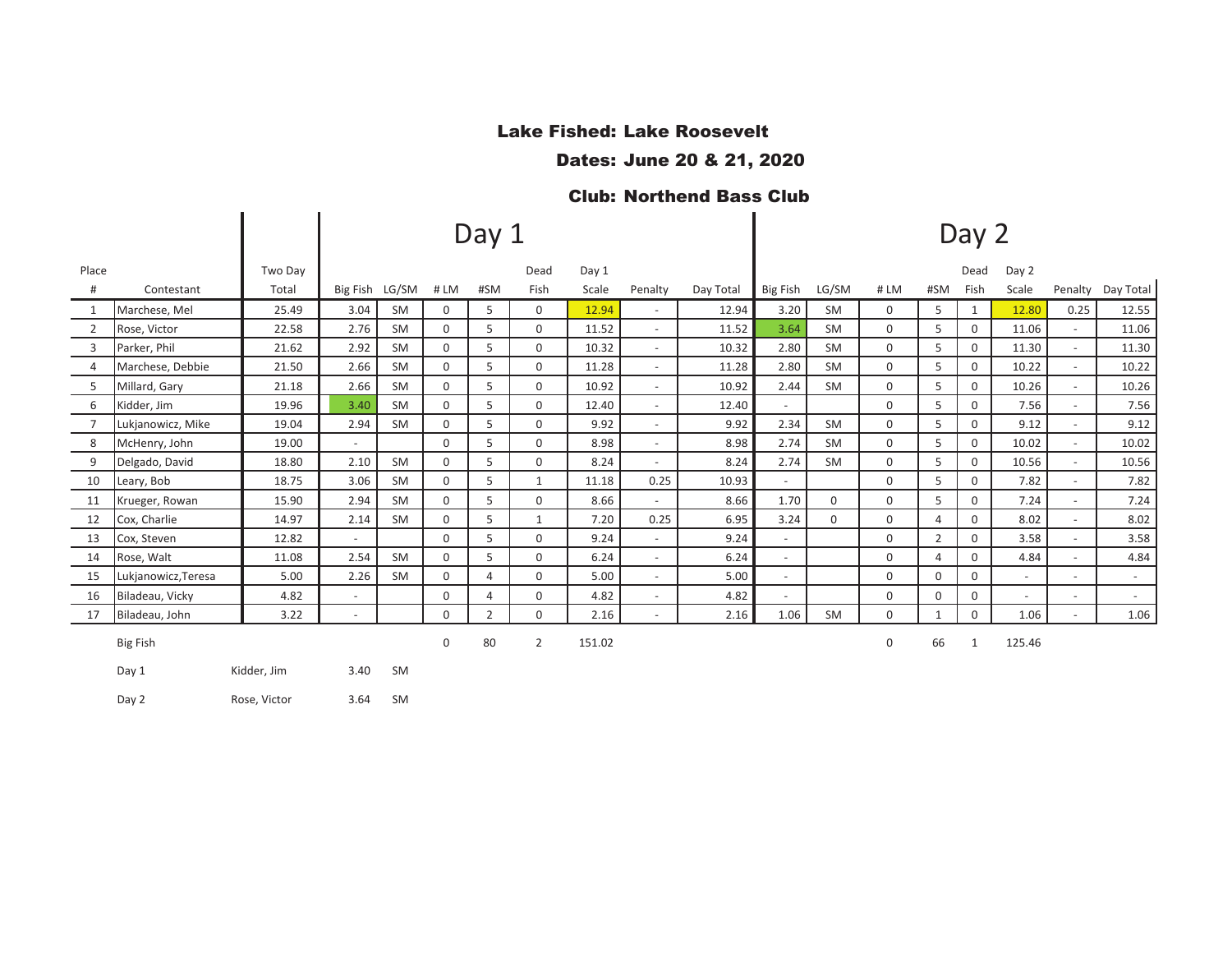# Lake Fished: Chelan

Dates: July 11 & 12, 2020

#### Club: Northend Bass Club

|                |                   |                          |                          |                |             | Day 1          |                |        |                          | Day 2                    |                          |           |              |                |              |                          |                          |                   |  |  |
|----------------|-------------------|--------------------------|--------------------------|----------------|-------------|----------------|----------------|--------|--------------------------|--------------------------|--------------------------|-----------|--------------|----------------|--------------|--------------------------|--------------------------|-------------------|--|--|
| Place          |                   | Two Day                  |                          |                |             |                | Dead           | Day 1  |                          |                          |                          |           |              |                | Dead         | Day 2                    |                          |                   |  |  |
| #              | Contestant        | Total                    |                          | Big Fish LG/SM | #LM         | #SM            | Fish           | Scale  | Penalty                  | Day Total                | Big Fish                 | LG/SM     | #LM          | #SM            | Fish         | Scale                    |                          | Penalty Day Total |  |  |
| 1              | Rose, Victor      | 18.10                    | 2.40                     | SM             | 0           | 5              | 0              | 8.92   | $\overline{\phantom{a}}$ | 8.92                     | 2.66                     | SM        | 0            | 5              | 0            | 9.18                     |                          | 9.18              |  |  |
| 2              | Kidder, Jim       | 12.87                    | $\overline{\phantom{a}}$ |                | 0           | 5              | 0              | 7.05   | $\overline{\phantom{a}}$ | 7.05                     | $\sim$                   |           | 0            | 4              | 0            | 5.82                     |                          | 5.82              |  |  |
| 3              | Cox, Steve        | 12.82                    |                          |                | 0           | 5              | 0              | 7.86   | $\overline{\phantom{a}}$ | 7.86                     |                          |           | $\Omega$     | 4              | $\Omega$     | 4.96                     |                          | 4.96              |  |  |
| 4              | McHenry, John     | 12.50                    | $\overline{\phantom{a}}$ |                | 0           | 5              | $\Omega$       | 8.36   | $\overline{\phantom{a}}$ | 8.36                     | $\sim$                   |           | $\Omega$     | 3              | $\Omega$     | 4.14                     | $\overline{\phantom{a}}$ | 4.14              |  |  |
| 5              | Marchese, Mel     | 12.07                    | $\sim$                   |                | 0           | 5              | 1              | 6.72   | 0.25                     | 6.47                     | $\overline{\phantom{a}}$ |           | 0            | 3              | 0            | 5.60                     | $\overline{\phantom{a}}$ | 5.60              |  |  |
| 6              | Cox, Charlie      | 11.76                    | 3.00                     | SM             | 0           | 5              | 0              | 10.44  | $\overline{\phantom{a}}$ | 10.44                    | 1.32                     | SM        | 0            | $\mathbf{1}$   | 0            | 1.32                     | $\overline{\phantom{a}}$ | 1.32              |  |  |
| $\overline{7}$ | Millard, Gary     | 11.69                    | $\overline{\phantom{a}}$ |                | 0           | 4              | $\mathbf{1}$   | 4.82   | 0.25                     | 4.57                     | 1.60                     | <b>SM</b> | 0            | 5              | 0            | 7.12                     | $\overline{\phantom{a}}$ | 7.12              |  |  |
| 8              | Lukjanowicz, Mike | 10.34                    | 3.20                     | SM             | 0           | 5              | 0              | 9.12   | $\overline{\phantom{a}}$ | 9.12                     | 1.22                     | <b>SM</b> | 1            | 0              | 0            | 1.22                     | $\overline{\phantom{0}}$ | 1.22              |  |  |
| 9              | Bedwell, Chris    | 8.15                     | $\overline{\phantom{a}}$ |                | $\Omega$    | 3              | 0              | 4.26   | $\overline{\phantom{a}}$ | 4.26                     | $\sim$                   |           | $\Omega$     | 3              | 3            | 4.64                     | 0.75                     | 3.89              |  |  |
| 10             | Parker, Phil      | 7.62                     | $\overline{\phantom{a}}$ |                | 0           | 5              | 0              | 7.88   | 7.88                     | $\sim$                   | 2.22                     | <b>SM</b> | $\Omega$     | 5              | 0            | 7.62                     | $\blacksquare$           | 7.62              |  |  |
| 11             | Leary, Bob        | 6.70                     | $\overline{\phantom{a}}$ |                | $\mathbf 0$ | 5              | $\overline{2}$ | 7.20   | 0.50                     | 6.70                     | $\overline{\phantom{a}}$ |           | 0            | 0              | 0            | $\overline{\phantom{a}}$ | $\overline{\phantom{a}}$ | $\sim$            |  |  |
| 12             | Rose, Walt        | 6.59                     | $\overline{\phantom{a}}$ |                | 0           | $\overline{4}$ | $\mathbf{1}$   | 4.70   | 0.25                     | 4.45                     | $\overline{\phantom{a}}$ |           | 0            | $\overline{2}$ | 0            | 2.14                     | $\overline{\phantom{a}}$ | 2.14              |  |  |
| 13             | Krueger, Rowan    | 3.88                     | $\overline{\phantom{a}}$ |                | 0           | 3              | 0              | 3.88   | $\overline{\phantom{a}}$ | 3.88                     | $\sim$                   |           | 0            | 0              | 0            | $\sim$                   | $\overline{\phantom{a}}$ | $\sim$            |  |  |
| 14             | Holly, Larry      | 3.78                     | $\overline{\phantom{a}}$ |                | 0           | $\overline{2}$ | 0              | 2.18   | $\overline{\phantom{a}}$ | 2.18                     | 1.60                     | <b>SM</b> | 0            | 1              | 0            | 1.60                     | $\overline{\phantom{0}}$ | 1.60              |  |  |
| 15             | Merchese, Debbie  | 2.64                     | 1.54                     | <b>SM</b>      | 0           | 1              | 1              | 1.54   | 0.25                     | 1.29                     | 1.60                     | <b>SM</b> | 0            | $\mathbf{1}$   | $\mathbf{1}$ | 1.60                     | 0.25                     | 1.35              |  |  |
| 16             | Biladeau, John    | $\overline{\phantom{0}}$ | $\overline{a}$           |                | $\Omega$    | 0              | 0              | $\sim$ | $\sim$                   | $\overline{\phantom{a}}$ | $\sim$                   | SM        | $\Omega$     | $\Omega$       | $\Omega$     | $\overline{a}$           |                          | $\sim$            |  |  |
|                | <b>Big Fish</b>   |                          |                          |                | 0           | 62             | 6              | 94.93  |                          |                          |                          |           | $\mathbf{1}$ | 37             | 4            | 56.96                    |                          |                   |  |  |
|                | Day 1             | Lukjanowicz, Mike        | 3.20                     | <b>SM</b>      |             |                |                |        |                          |                          |                          |           |              |                |              |                          |                          |                   |  |  |

Day 2 Rose, Victor 2.66 SM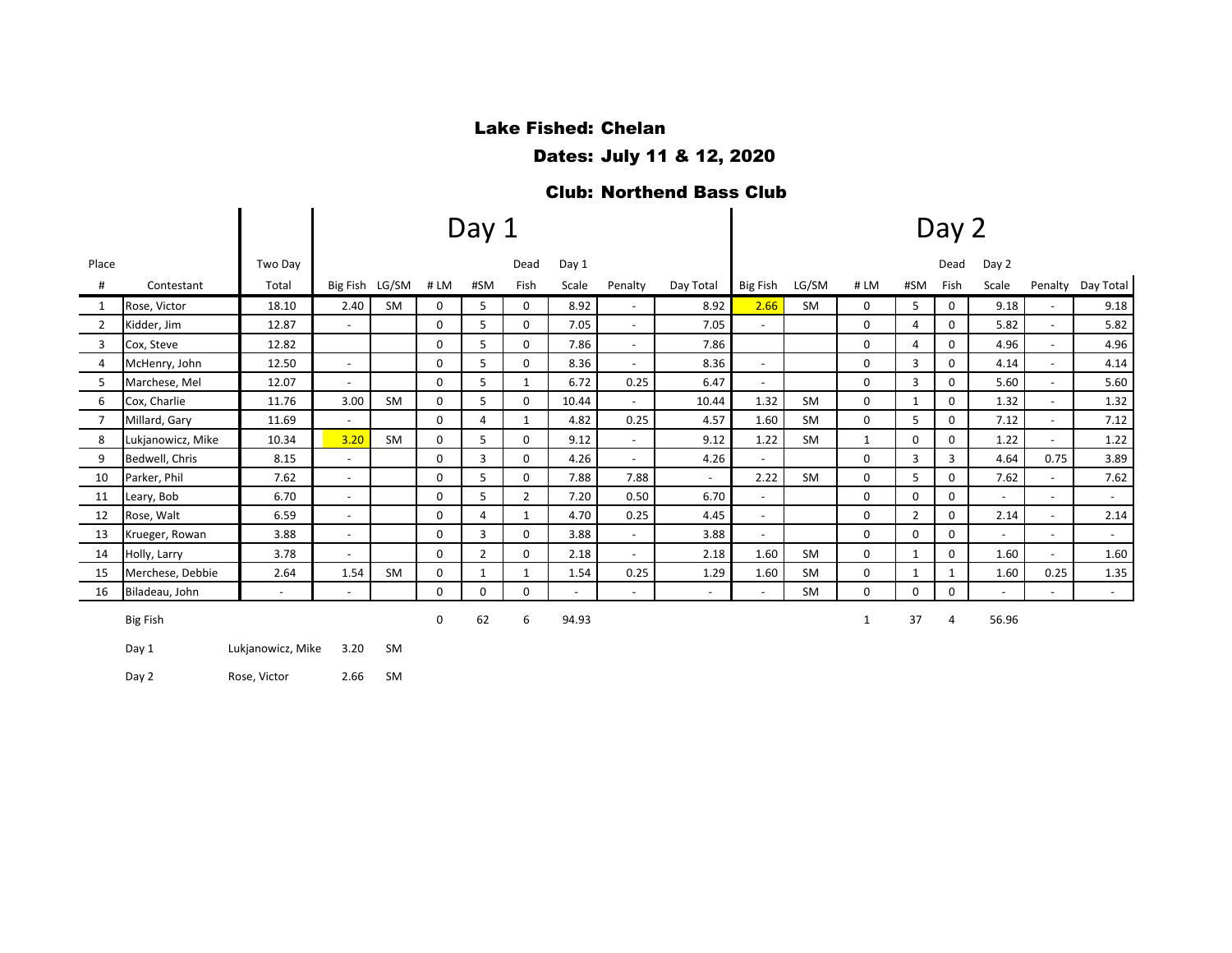#### Lake Fished: Washington

Dates: August 15 &16, 2020

## Club: Northend Bass Club

|                |                   |              |                          |                |                | Day 1          |                | Day 2                    |                          |                          |                          |           |              |                |                |                          |                          |           |
|----------------|-------------------|--------------|--------------------------|----------------|----------------|----------------|----------------|--------------------------|--------------------------|--------------------------|--------------------------|-----------|--------------|----------------|----------------|--------------------------|--------------------------|-----------|
| Place          |                   | Two Dav      |                          |                |                |                | Dead           | Day 1                    |                          |                          |                          |           |              |                | Dead           | Day 2                    |                          |           |
| #              | Contestant        | Total        |                          | Big Fish LG/SM | #LM            | #SM            | Fish           | Scale                    | Penalty                  | Day Total                | <b>Big Fish</b>          | LG/SM     | #LM          | #SM            | Fish           | Scale                    | Penalty                  | Day Total |
| 1              | Parker, Phil      | 27.98        | 6.22                     | <b>LM</b>      | 1              | $\overline{4}$ | 0              | 15.52                    | $\overline{\phantom{a}}$ | 15.52                    | 3.38                     | <b>SM</b> | 0            | 5              | $\mathbf{0}$   | 12.46                    | $\sim$                   | 12.46     |
| 2              | Millard, Gary     | 26.09        | 2.98                     | <b>SM</b>      | $\Omega$       | 5              | $\Omega$       | 12.04                    | $\blacksquare$           | 12.04                    | 3.98                     | <b>SM</b> | $\Omega$     | 5              | 1              | 14.30                    | 0.25                     | 14.05     |
| $\overline{3}$ | Rose, Victor      | 23.10        | 3.72                     | <b>SM</b>      | $\mathbf{1}$   | 4              | $\mathbf 0$    | 12.30                    | $\overline{\phantom{a}}$ | 12.30                    | 3.00                     | <b>SM</b> | $\mathbf 0$  | 5              | $\mathbf 0$    | 10.80                    | $\overline{\phantom{a}}$ | 10.80     |
| $\overline{4}$ | Ward, Bonnie      | 19.12        | $\overline{\phantom{a}}$ |                | $\Omega$       | 5              | 0              | 9.56                     | $\overline{\phantom{a}}$ | 9.56                     | $\sim$                   |           | $\Omega$     | 5              | 0              | 9.56                     | $\sim$                   | 9.56      |
| 5              | McHenry, John     | 15.40        | 4.22                     | <b>LM</b>      | $\mathbf{1}$   | $\mathbf{1}$   | $\mathbf 0$    | 6.50                     | $\overline{\phantom{a}}$ | 6.50                     | 2.60                     | <b>LM</b> | $\mathbf{1}$ | $\overline{4}$ | $\mathbf 0$    | 8.90                     |                          | 8.90      |
| 6              | Marchese, Mel     | 15.06        | $\overline{\phantom{a}}$ |                | $\mathbf 0$    | $\overline{3}$ | $\mathbf 0$    | 4.20                     | $\overline{\phantom{a}}$ | 4.20                     | 3.08                     | <b>SM</b> | 0            | 5              | $\mathbf 0$    | 10.86                    | $\overline{\phantom{a}}$ | 10.86     |
| $\overline{7}$ | Lukjanowicz, Mike | 13.74        | 2.72                     | <b>SM</b>      | 0              | 5              | 0              | 10.54                    | $\overline{\phantom{a}}$ | 10.54                    | $\sim$                   | <b>SM</b> | $\mathbf 0$  | 3              | $\mathbf 0$    | 3.20                     |                          | 3.20      |
| 8              | Krueger, Rowan    | 12.58        | 2.42                     | <b>SM</b>      | $\mathbf 0$    | 5              | 0              | 7.42                     | $\overline{\phantom{0}}$ | 7.42                     | 2.62                     | <b>SM</b> | $\mathbf 0$  | $\overline{4}$ | $\overline{2}$ | 5.66                     | 0.50                     | 5.16      |
| 9              | Rose, Walt        | 10.61        | 2.56                     | <b>SM</b>      | 0              | 5              | $\mathbf{1}$   | 8.70                     | 0.25                     | 8.45                     | 2.16                     | <b>SM</b> | 0            | $\mathbf{1}$   | $\mathbf 0$    | 2.16                     | $\overline{\phantom{a}}$ | 2.16      |
| 10             | Cox, Steven       | 8.74         |                          |                | 1              | 4              | $\mathbf 0$    | 8.74                     | $\blacksquare$           | 8.74                     | $\sim$                   |           | $\mathbf 0$  | $\mathbf 0$    | $\mathbf 0$    | $\sim$                   | $\sim$                   | $\sim$    |
| 11             | Kidder, Jim       | 8.38         | 3.20                     | <b>LM</b>      | $\mathbf{1}$   | 1              | 0              | 6.36                     | $\overline{\phantom{0}}$ | 6.36                     | 2.02                     | <b>SM</b> | $\mathbf 0$  | $\mathbf{1}$   | $\mathbf 0$    | 2.02                     | $\overline{\phantom{a}}$ | 2.02      |
| 12             | Leary, Bob        | 8.25         | 3.24                     | <b>LM</b>      | $\mathbf{1}$   | 4              | $\mathbf{1}$   | 8.50                     | 0.25                     | 8.25                     | $\sim$                   |           | $\Omega$     | $\mathbf 0$    | $\mathbf 0$    | $\sim$                   | $\sim$                   | $\sim$    |
| 13             | Ward, Doug        | 8.08         | 2.50                     | <b>SM</b>      | 0              | $\overline{2}$ | 0              | 3.60                     | $\overline{\phantom{0}}$ | 3.60                     | $\overline{\phantom{a}}$ |           | 0            | 4              | $\mathbf 0$    | 4.48                     | $\sim$                   | 4.48      |
| 14             | Cox, Charlie      | 7.72         | 3.16                     | <b>LM</b>      | $\overline{2}$ | $\mathbf{1}$   | 0              | 7.72                     | $\overline{\phantom{a}}$ | 7.72                     | $\overline{\phantom{a}}$ |           | 0            | $\Omega$       | $\mathbf 0$    | $\overline{\phantom{a}}$ | $\sim$                   | $\sim$    |
| 15             | Delgado, David    | 6.80         | $\overline{\phantom{a}}$ | <b>SM</b>      | 0              | 0              | 0              | $\overline{\phantom{a}}$ | $\overline{\phantom{a}}$ | $\overline{\phantom{a}}$ | 2.20                     | <b>SM</b> | 0            | 5              | 0              | 6.80                     | $\sim$                   | 6.80      |
| 16             | Biladeau, John    | $\sim$       | $\overline{\phantom{0}}$ | <b>SM</b>      | $\Omega$       | 0              | 0              | $\blacksquare$           | $\overline{\phantom{a}}$ | $\overline{\phantom{a}}$ | $\sim$                   |           | $\Omega$     | $\Omega$       | 0              | $\overline{\phantom{a}}$ | $\overline{\phantom{a}}$ | $\sim$    |
|                | <b>Big Fish</b>   |              |                          |                | 8              | 49             | $\overline{2}$ | 121.70                   |                          |                          |                          |           | $\mathbf{1}$ | 47             | 3              | 91.20                    |                          |           |
|                | Day 1             | Parker, Phil | 6.22                     | LM             |                |                |                |                          |                          |                          |                          |           |              |                |                |                          |                          |           |

Day 2 Millard, Gary 3.98 SM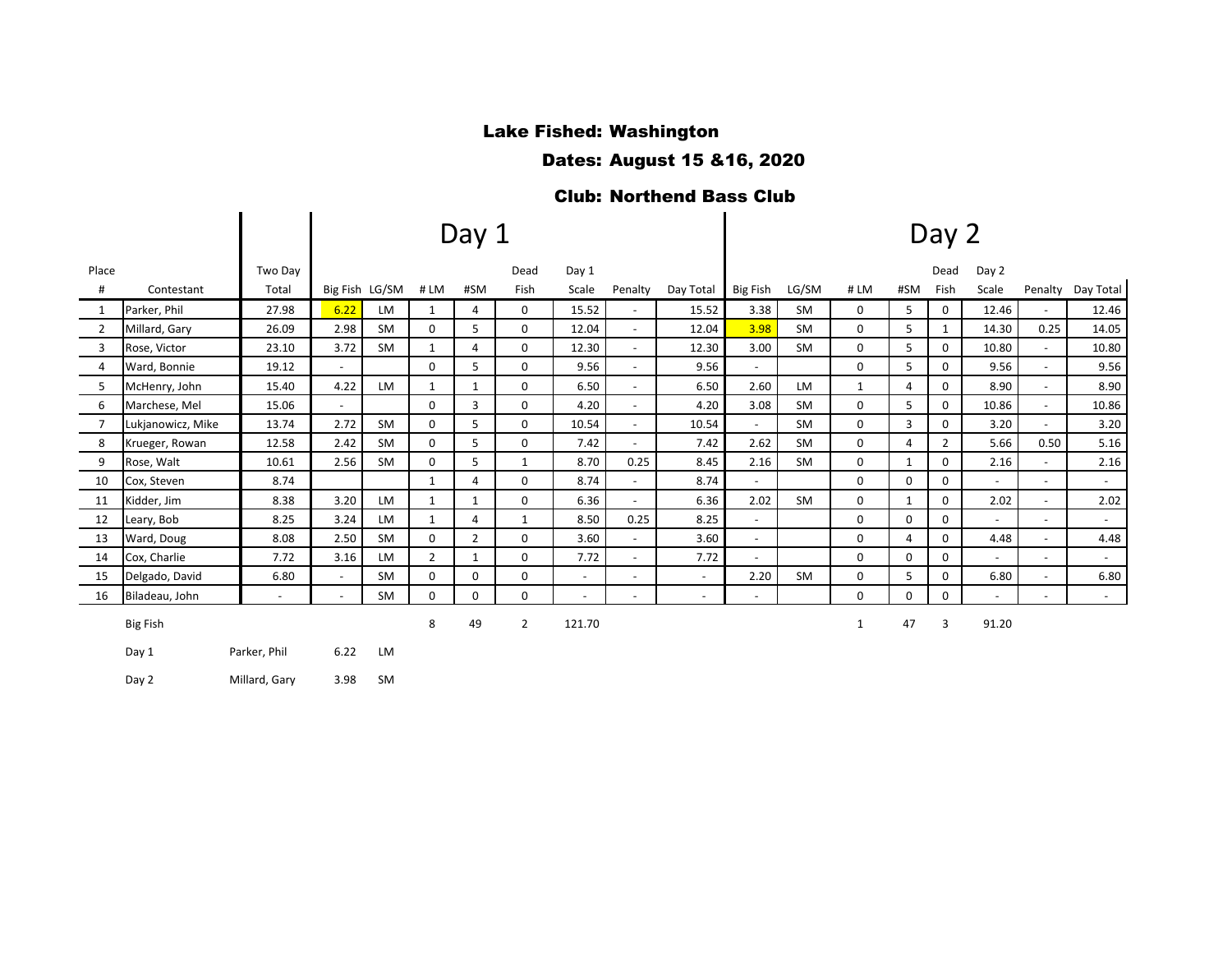#### Lake Fished: Potholes Resivior

Dates: September 12th & 13th,

### Club: Northend Bass Club

|                |                 |               |                          |           |                | Day 1          |              |        | Day 2                    |           |                          |           |                |                |             |        |                          |                   |
|----------------|-----------------|---------------|--------------------------|-----------|----------------|----------------|--------------|--------|--------------------------|-----------|--------------------------|-----------|----------------|----------------|-------------|--------|--------------------------|-------------------|
| Place          |                 | Two Day       |                          |           |                |                | Dead         | Day 1  |                          |           |                          |           |                |                | Dead        | Day 2  |                          |                   |
| #              | Contestant      | Total         | Big Fish LG/SM           |           | #LM            | #SM            | Fish         | Scale  | Penalty                  | Day Total | Big Fish                 | LG/SM     | #LM            | #SM            | Fish        | Scale  |                          | Penalty Day Total |
| 1              | Marchese, Mel   | 27.40         | 3.62                     | LM        | 5              | 0              | $\mathbf 0$  | 14.26  | $\sim$                   | 14.26     | 3.66                     | LM        | 5              | $\mathbf 0$    | 0           | 13.14  | $\sim$                   | 13.14             |
| 2              | Catchings, Eric | 27.08         | 4.66                     | <b>LM</b> | 4              | $\mathbf{1}$   | $\mathbf 0$  | 17.48  | $\sim$                   | 17.48     | $\overline{\phantom{a}}$ |           | $\overline{2}$ | 3              | 0           | 9.60   | $\overline{\phantom{a}}$ | 9.60              |
| 3              | Millard, Gary   | 26.60         | $\blacksquare$           |           | 3              | $\overline{2}$ | 0            | 11.82  | $\sim$                   | 11.82     | 3.44                     | LM        | 4              | 1              | 0           | 14.78  | $\overline{\phantom{a}}$ | 14.78             |
| 4              | McHenry, John   | 26.27         | 3.74                     | <b>LM</b> | 3              | $\overline{2}$ | 1            | 15.32  | 0.25                     | 15.07     |                          |           | $\mathbf 0$    | 5              | $\mathbf 0$ | 11.20  | $\overline{\phantom{a}}$ | 11.20             |
| 5              | Ward, Bonnie    | 24.82         | 3.24                     | <b>LM</b> | 5              | 0              | $\mathbf 0$  | 10.74  |                          | 10.74     | 3.60                     | <b>LM</b> | 5              | 0              | 0           | 14.08  | $\blacksquare$           | 14.08             |
| 6              | Parker, Phil    | 23.32         | 4.78                     | <b>LM</b> | 5              | 0              | $\mathbf 0$  | 17.52  | $\overline{\phantom{a}}$ | 17.52     | 2.24                     | LM        | $\overline{2}$ | $\overline{2}$ | 0           | 5.80   |                          | 5.80              |
| $\overline{7}$ | Bedwell, Chris  | 19.98         | $\overline{\phantom{a}}$ |           | 3              | $\overline{2}$ | 0            | 11.08  | $\overline{\phantom{a}}$ | 11.08     | 2.70                     | <b>LM</b> | 4              | $\mathbf{1}$   | $\mathbf 0$ | 8.90   | $\sim$                   | 8.90              |
| 8              | Jones, Abrian   | 19.54         | $\blacksquare$           |           | 3              | $\overline{2}$ | 0            | 12.40  | $\overline{\phantom{a}}$ | 12.40     |                          |           | 5              | 0              | 0           | 7.14   | $\overline{\phantom{a}}$ | 7.14              |
| 9              | Cox, Steven     | 18.82         | 3.04                     | LM        | 3              | $\overline{2}$ | 0            | 10.88  | $\sim$                   | 10.88     | $\overline{\phantom{a}}$ |           | 3              | $\overline{2}$ | 0           | 7.94   | $\overline{\phantom{a}}$ | 7.94              |
| 10             | Leary, Bob      | 17.06         | 3.64                     | <b>LM</b> | 3              | $\overline{2}$ | 0            | 10.50  | $\sim$                   | 10.50     | 2.76                     | SM        | 0              | $\overline{3}$ | $\mathbf 0$ | 6.56   | $\overline{\phantom{a}}$ | 6.56              |
| 11             | Holly, Larry    | 16.38         | 3.26                     | <b>SM</b> | $\overline{2}$ | 3              | 0            | 10.20  | ٠                        | 10.20     |                          |           | $\overline{2}$ | 3              | 0           | 6.18   | $\blacksquare$           | 6.18              |
| 12             | Cox, Charlie    | 16.30         | 3.42                     | <b>SM</b> | $\mathbf{1}$   | 4              | $\mathbf 0$  | 9.24   | $\sim$                   | 9.24      | 2.44                     | SM        | $\mathbf{1}$   | 4              | 0           | 7.06   | $\overline{\phantom{0}}$ | 7.06              |
| 13             | Ward, Doug      | 14.82         | 3.44                     | <b>LM</b> | $\overline{2}$ | $\Omega$       | $\Omega$     | 6.22   | $\sim$                   | 6.22      | $\sim$                   |           | 4              | $\mathbf{1}$   | $\mathbf 0$ | 8.60   | $\overline{a}$           | 8.60              |
| 14             | Kidder, Jim     | 12.64         | $\sim$                   |           | $\overline{2}$ | 3              | 0            | 8.80   | $\sim$                   | 8.80      | $\overline{a}$           |           | $\overline{2}$ | $\Omega$       | $\mathbf 0$ | 3.84   | $\overline{\phantom{a}}$ | 3.84              |
| 15             | Biladeau, John  | 9.66          | 2.32                     | <b>SM</b> | $\overline{2}$ | $\overline{2}$ | $\mathbf 0$  | 7.48   | $\overline{\phantom{a}}$ | 7.48      | 2.18                     | 0         | $\mathbf{1}$   | $\mathbf 0$    | $\mathbf 0$ | 2.18   | $\sim$                   | 2.18              |
| 16             | Rose, Walt      | 9.62          | 2.40                     | LM        | $\overline{2}$ | $\mathbf{1}$   | 0            | 5.80   | $\overline{\phantom{a}}$ | 5.80      | $\overline{\phantom{a}}$ |           | $\mathbf{1}$   | $\overline{2}$ | 0           | 3.82   | $\overline{\phantom{a}}$ | 3.82              |
| 17             | Rose, Victor    | 5.04          | $\overline{\phantom{a}}$ |           | $\mathbf{1}$   | $\mathbf{1}$   | 0            | 2.86   | $\blacksquare$           | 2.86      | 2.18                     | 0         | $\mathbf{1}$   | 0              | 0           | 2.18   |                          | 2.18              |
|                | <b>Big Fish</b> |               |                          |           | 49             | 27             | $\mathbf{1}$ | 182.60 |                          |           |                          |           | 42             | 27             | 0           | 133.00 |                          |                   |
|                | Day 1           | Parker, Phil  | 4.78                     | LM        |                |                |              |        |                          |           |                          |           |                |                |             |        |                          |                   |
|                | Day 2           | Marchese, Mel | 3.66                     | LM        |                |                |              |        |                          |           |                          |           |                |                |             |        |                          |                   |